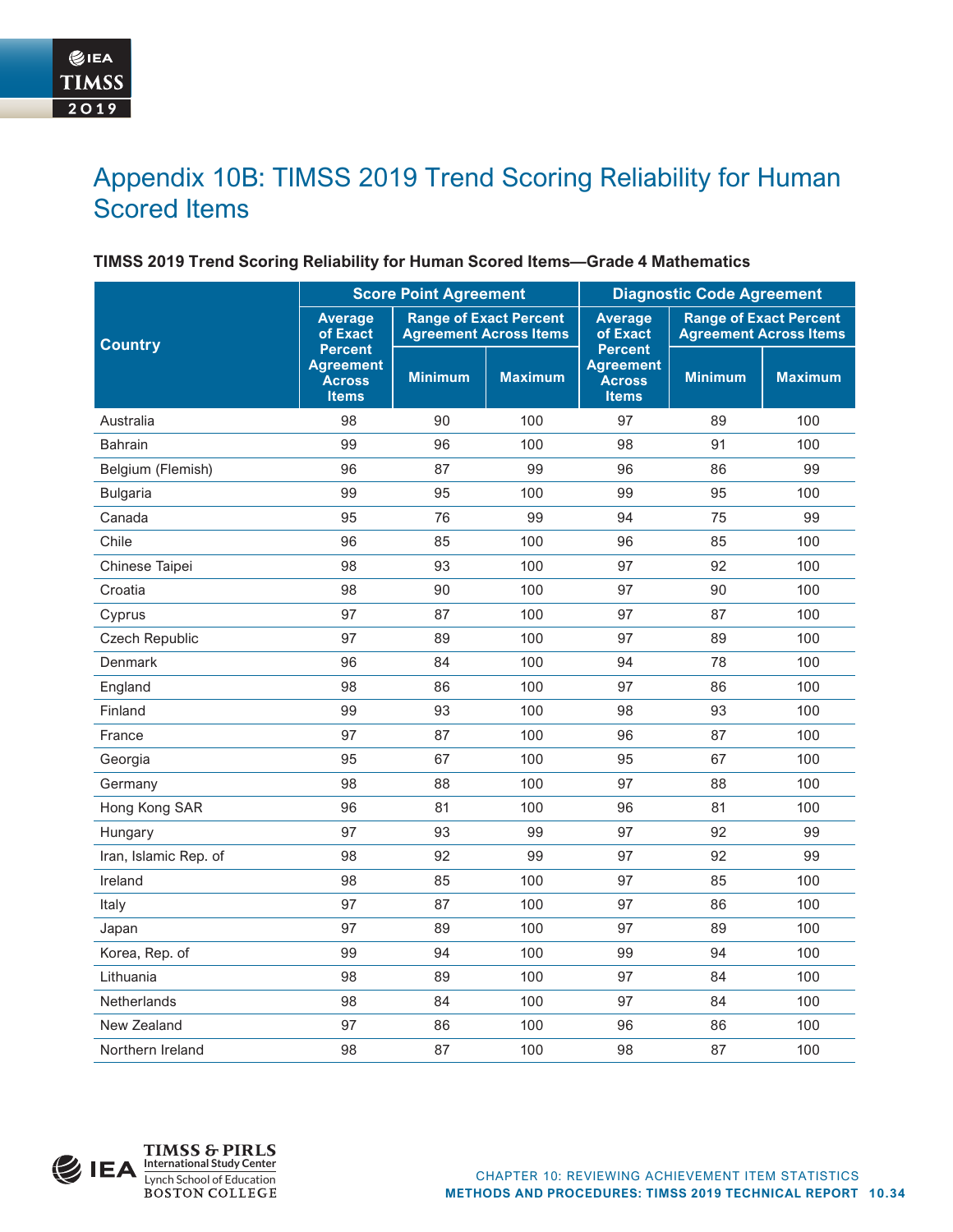|                              | <b>Score Point Agreement</b>                                        |                                                                |                | <b>Diagnostic Code Agreement</b>                                    |                                                                |                |  |
|------------------------------|---------------------------------------------------------------------|----------------------------------------------------------------|----------------|---------------------------------------------------------------------|----------------------------------------------------------------|----------------|--|
| <b>Country</b>               | <b>Average</b><br>of Exact                                          | <b>Range of Exact Percent</b><br><b>Agreement Across Items</b> |                | <b>Average</b><br>of Exact                                          | <b>Range of Exact Percent</b><br><b>Agreement Across Items</b> |                |  |
|                              | <b>Percent</b><br><b>Agreement</b><br><b>Across</b><br><b>Items</b> | <b>Minimum</b>                                                 | <b>Maximum</b> | <b>Percent</b><br><b>Agreement</b><br><b>Across</b><br><b>Items</b> | <b>Minimum</b>                                                 | <b>Maximum</b> |  |
| Norway (5)                   | 98                                                                  | 91                                                             | 100            | 97                                                                  | 90                                                             | 100            |  |
| Oman                         | 95                                                                  | 87                                                             | 100            | 93                                                                  | 72                                                             | 100            |  |
| Poland                       | 97                                                                  | 89                                                             | 100            | 97                                                                  | 89                                                             | 100            |  |
| Portugal                     | 98                                                                  | 88                                                             | 100            | 98                                                                  | 87                                                             | 100            |  |
| Qatar                        | 97                                                                  | 89                                                             | 100            | 95                                                                  | 77                                                             | 100            |  |
| Saudi Arabia                 | 93                                                                  | 85                                                             | 98             | 93                                                                  | 84                                                             | 98             |  |
| Serbia                       | 96                                                                  | 79                                                             | 100            | 95                                                                  | 79                                                             | 100            |  |
| Singapore                    | 99                                                                  | 95                                                             | 100            | 99                                                                  | 94                                                             | 100            |  |
| Slovak Republic              | 97                                                                  | 82                                                             | 100            | 96                                                                  | 81                                                             | 100            |  |
| South Africa (5)             | 97                                                                  | 94                                                             | 99             | 97                                                                  | 93                                                             | 99             |  |
| Spain                        | 96                                                                  | 87                                                             | 100            | 96                                                                  | 86                                                             | 100            |  |
| Sweden                       | 96                                                                  | 78                                                             | 100            | 96                                                                  | 77                                                             | 100            |  |
| <b>United Arab Emirates</b>  | 97                                                                  | 89                                                             | 100            | 96                                                                  | 86                                                             | 100            |  |
| <b>United States</b>         | 97                                                                  | 85                                                             | 100            | 97                                                                  | 85                                                             | 100            |  |
| <b>International Average</b> | 97                                                                  | 87                                                             | 100            | 96                                                                  | 86                                                             | 100            |  |

# **TIMSS 2019 Trend Scoring Reliability for Human Scored Items—Grade 4 Mathematics (continued)**

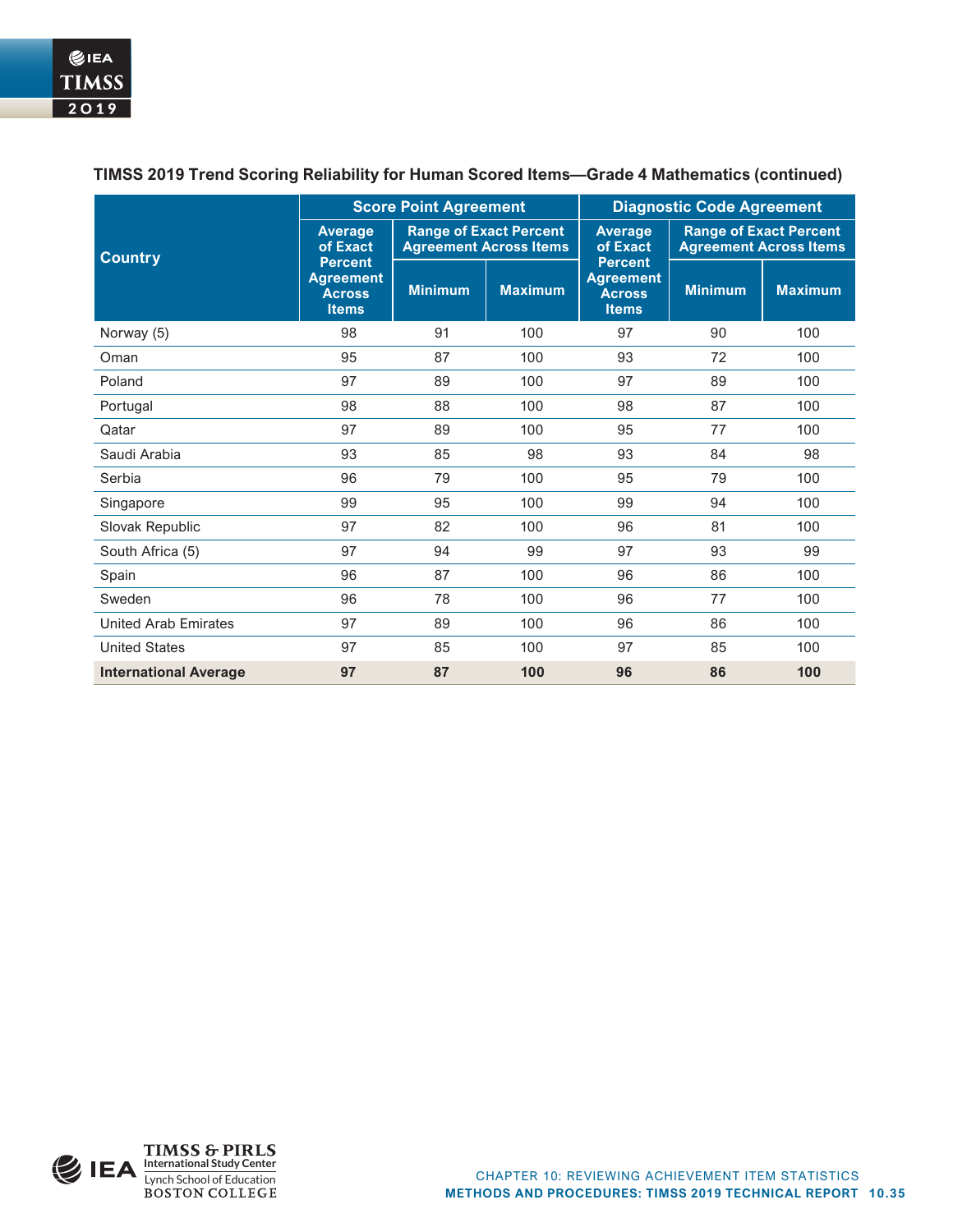|                       | <b>Score Point Agreement</b>                                        |                                                                |                | <b>Diagnostic Code Agreement</b>                                    |                                                                |                |
|-----------------------|---------------------------------------------------------------------|----------------------------------------------------------------|----------------|---------------------------------------------------------------------|----------------------------------------------------------------|----------------|
| <b>Country</b>        | <b>Average</b><br>of Exact                                          | <b>Range of Exact Percent</b><br><b>Agreement Across Items</b> |                | <b>Average</b><br>of Exact                                          | <b>Range of Exact Percent</b><br><b>Agreement Across Items</b> |                |
|                       | <b>Percent</b><br><b>Agreement</b><br><b>Across</b><br><b>Items</b> | <b>Minimum</b>                                                 | <b>Maximum</b> | <b>Percent</b><br><b>Agreement</b><br><b>Across</b><br><b>Items</b> | <b>Minimum</b>                                                 | <b>Maximum</b> |
| Australia             | 93                                                                  | 85                                                             | 99             | 93                                                                  | 85                                                             | 99             |
| <b>Bahrain</b>        | 91                                                                  | 82                                                             | 98             | 89                                                                  | 77                                                             | 98             |
| Belgium (Flemish)     | 92                                                                  | 82                                                             | 99             | 91                                                                  | 82                                                             | 99             |
| <b>Bulgaria</b>       | 96                                                                  | 85                                                             | 100            | 95                                                                  | 85                                                             | 100            |
| Canada                | 91                                                                  | 79                                                             | 99             | 90                                                                  | 79                                                             | 99             |
| Chile                 | 87                                                                  | 73                                                             | 98             | 87                                                                  | 73                                                             | 98             |
| Chinese Taipei        | 93                                                                  | 81                                                             | 100            | 93                                                                  | 76                                                             | 100            |
| Croatia               | 92                                                                  | 73                                                             | 99             | 91                                                                  | 73                                                             | 99             |
| Cyprus                | 91                                                                  | 77                                                             | 99             | 91                                                                  | 77                                                             | 99             |
| <b>Czech Republic</b> | 91                                                                  | 69                                                             | 98             | 90                                                                  | 69                                                             | 98             |
| Denmark               | 86                                                                  | 75                                                             | 97             | 86                                                                  | 75                                                             | 97             |
| England               | 89                                                                  | 70                                                             | 99             | 88                                                                  | 70                                                             | 99             |
| Finland               | 93                                                                  | 84                                                             | 100            | 93                                                                  | 84                                                             | 100            |
| France                | 93                                                                  | 73                                                             | 99             | 92                                                                  | 73                                                             | 99             |
| Georgia               | 88                                                                  | 69                                                             | 97             | 87                                                                  | 69                                                             | 95             |
| Germany               | 93                                                                  | 82                                                             | 99             | 92                                                                  | 82                                                             | 99             |
| Hong Kong SAR         | 89                                                                  | 82                                                             | 96             | 88                                                                  | 80                                                             | 96             |
| Hungary               | 93                                                                  | 86                                                             | 99             | 92                                                                  | 83                                                             | 99             |
| Iran, Islamic Rep. of | 93                                                                  | 84                                                             | 99             | 92                                                                  | 84                                                             | 99             |
| Ireland               | 91                                                                  | 74                                                             | 99             | 91                                                                  | 74                                                             | 99             |
| Italy                 | 93                                                                  | 81                                                             | 100            | 93                                                                  | 81                                                             | 100            |
| Japan                 | 91                                                                  | 83                                                             | 99             | 90                                                                  | 83                                                             | 99             |
| Korea, Rep. of        | 95                                                                  | 88                                                             | 100            | 95                                                                  | 88                                                             | 100            |
| Lithuania             | 93                                                                  | 80                                                             | 99             | 93                                                                  | 80                                                             | 99             |
| Netherlands           | 94                                                                  | 78                                                             | 99             | 93                                                                  | 78                                                             | 99             |
| New Zealand           | 90                                                                  | 85                                                             | 97             | 90                                                                  | 81                                                             | 97             |
| Northern Ireland      | 92                                                                  | 82                                                             | 99             | 91                                                                  | 82                                                             | 99             |
| Norway (5)            | 87                                                                  | 67                                                             | 99             | 86                                                                  | 67                                                             | 99             |
| Oman                  | 83                                                                  | 62                                                             | 97             | 82                                                                  | 62                                                             | 97             |
| Poland                | 92                                                                  | 76                                                             | 98             | 92                                                                  | 76                                                             | 98             |
| Portugal              | 95                                                                  | 87                                                             | 98             | 95                                                                  | 87                                                             | 98             |
| Qatar                 | 86                                                                  | 71                                                             | 98             | 85                                                                  | 71                                                             | 98             |

# **TIMSS 2019 Trend Scoring Reliability for Human Scored Items—Grade 4 Science**

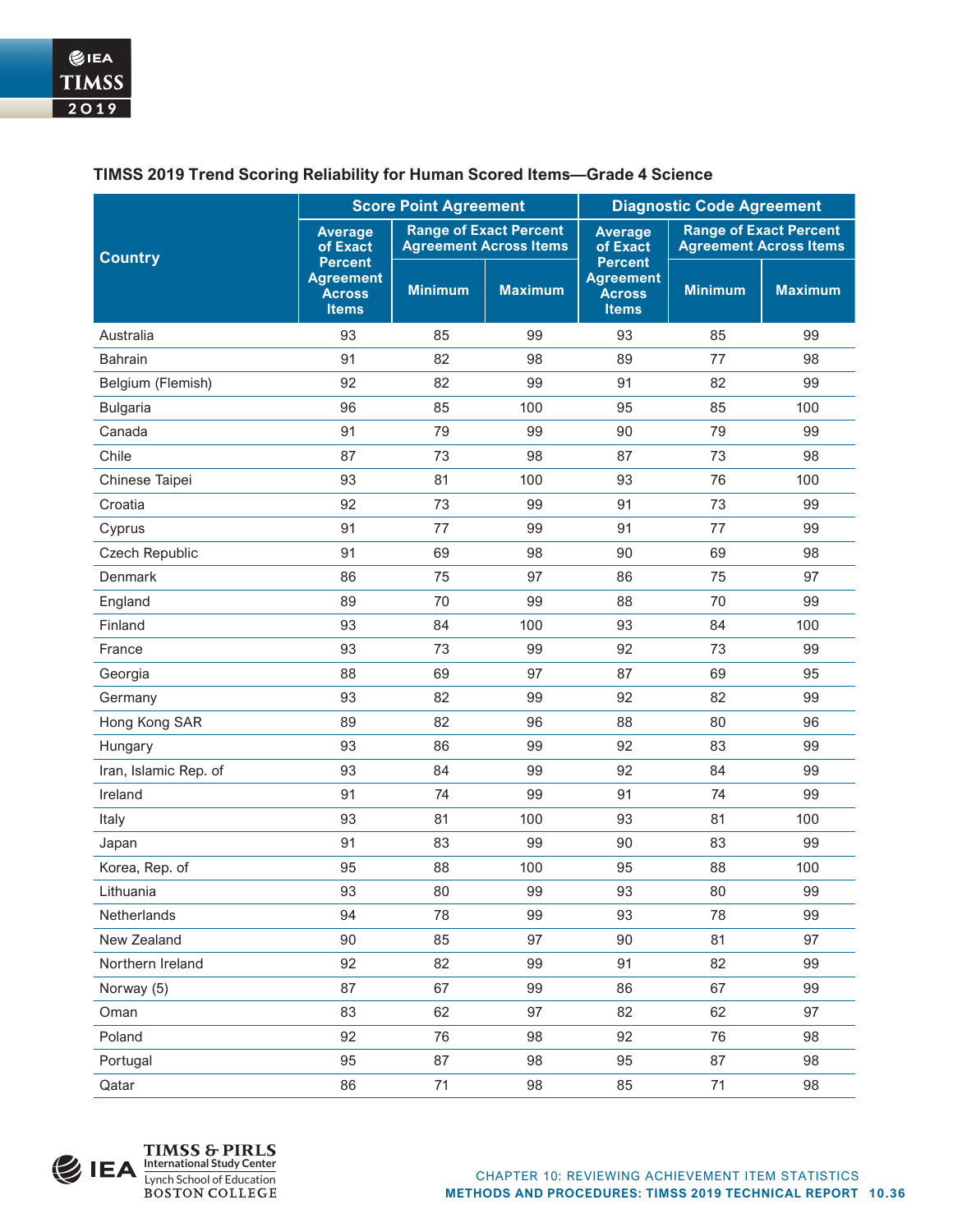|                              |                                                                     | <b>Score Point Agreement</b>                                   |                | <b>Diagnostic Code Agreement</b>                                    |                                                                |                |  |
|------------------------------|---------------------------------------------------------------------|----------------------------------------------------------------|----------------|---------------------------------------------------------------------|----------------------------------------------------------------|----------------|--|
| <b>Country</b>               | <b>Average</b><br>of Exact                                          | <b>Range of Exact Percent</b><br><b>Agreement Across Items</b> |                | <b>Average</b><br>of Exact                                          | <b>Range of Exact Percent</b><br><b>Agreement Across Items</b> |                |  |
|                              | <b>Percent</b><br><b>Agreement</b><br><b>Across</b><br><b>Items</b> | <b>Minimum</b>                                                 | <b>Maximum</b> | <b>Percent</b><br><b>Agreement</b><br><b>Across</b><br><b>Items</b> | <b>Minimum</b>                                                 | <b>Maximum</b> |  |
| Saudi Arabia                 | 81                                                                  | 67                                                             | 95             | 80                                                                  | 67                                                             | 95             |  |
| Serbia                       | 90                                                                  | 81                                                             | 99             | 89                                                                  | 77                                                             | 99             |  |
| Singapore                    | 95                                                                  | 90                                                             | 100            | 95                                                                  | 90                                                             | 100            |  |
| Slovak Republic              | 91                                                                  | 73                                                             | 98             | 91                                                                  | 73                                                             | 98             |  |
| Spain                        | 86                                                                  | 66                                                             | 100            | 86                                                                  | 66                                                             | 100            |  |
| Sweden                       | 90                                                                  | 77                                                             | 99             | 90                                                                  | 77                                                             | 99             |  |
| United Arab Emirates         | 91                                                                  | 80                                                             | 99             | 90                                                                  | 80                                                             | 99             |  |
| <b>United States</b>         | 94                                                                  | 83                                                             | 100            | 93                                                                  | 83                                                             | 100            |  |
| <b>International Average</b> | 91                                                                  | 78                                                             | 99             | 90                                                                  | 77                                                             | 99             |  |

## **TIMSS 2019 Trend Scoring Reliability for Human Scored Items—Grade 4 Science (continued)**

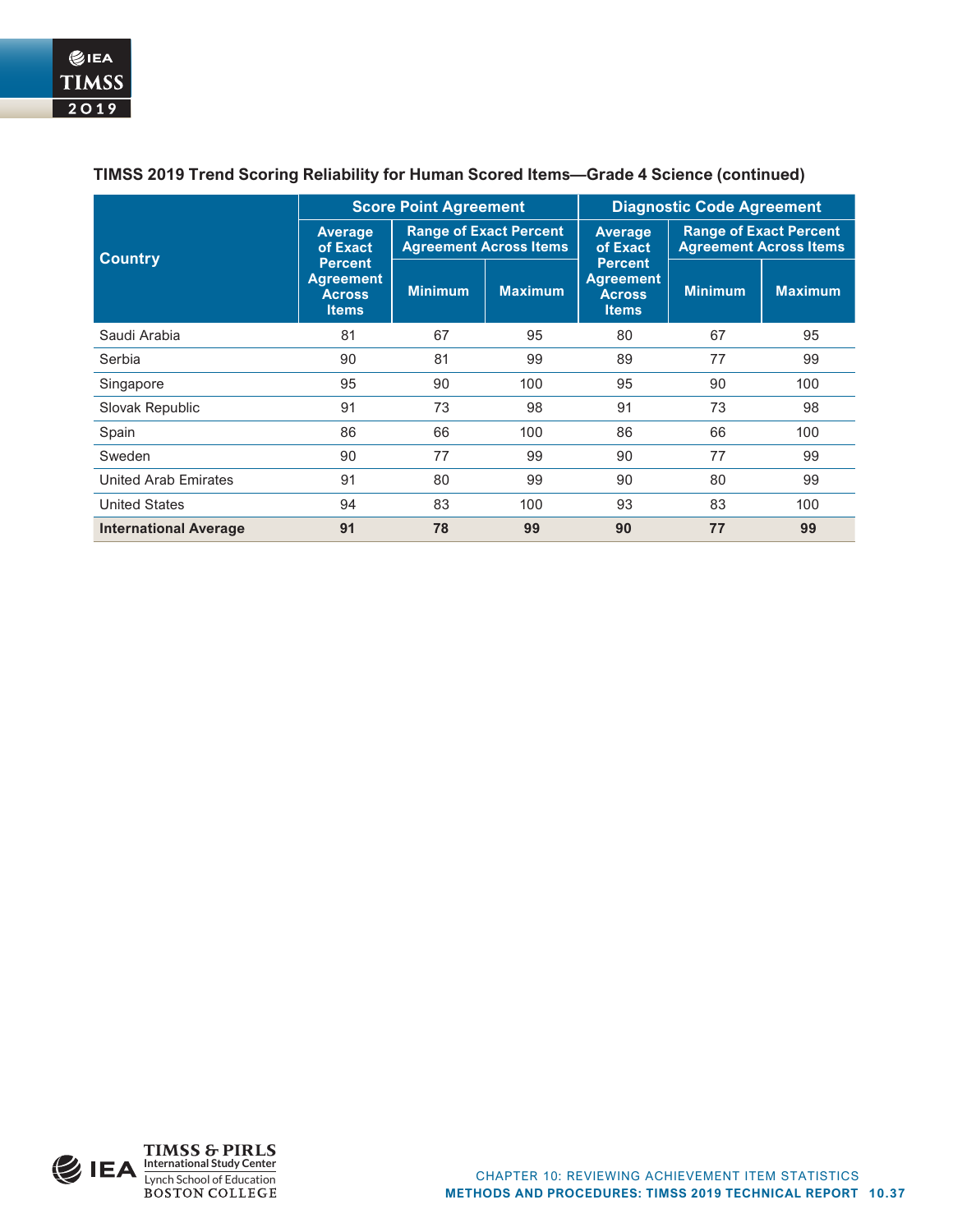|                              | <b>Score Point Agreement</b>                                        |                                                                |                | <b>Diagnostic Code Agreement</b>                                    |                                                                |                |
|------------------------------|---------------------------------------------------------------------|----------------------------------------------------------------|----------------|---------------------------------------------------------------------|----------------------------------------------------------------|----------------|
| <b>Country</b>               | <b>Average</b><br>of Exact                                          | <b>Range of Exact Percent</b><br><b>Agreement Across Items</b> |                | <b>Average</b><br>of Exact                                          | <b>Range of Exact Percent</b><br><b>Agreement Across Items</b> |                |
|                              | <b>Percent</b><br><b>Agreement</b><br><b>Across</b><br><b>Items</b> | <b>Minimum</b>                                                 | <b>Maximum</b> | <b>Percent</b><br><b>Agreement</b><br><b>Across</b><br><b>Items</b> | <b>Minimum</b>                                                 | <b>Maximum</b> |
| Australia                    | 96                                                                  | 89                                                             | 100            | 96                                                                  | 89                                                             | 100            |
| <b>Bahrain</b>               | 98                                                                  | 89                                                             | 100            | 95                                                                  | 65                                                             | 100            |
| Canada *                     | 88                                                                  | 74                                                             | 93             | 85                                                                  | 74                                                             | 93             |
| Chile                        | 95                                                                  | 86                                                             | 100            | 94                                                                  | 78                                                             | 100            |
| Chinese Taipei               | 97                                                                  | 90                                                             | 100            | 96                                                                  | 79                                                             | 100            |
| England                      | 95                                                                  | 63                                                             | 100            | 95                                                                  | 63                                                             | 100            |
| Georgia                      | 94                                                                  | 79                                                             | 100            | 91                                                                  | 52                                                             | 100            |
| Hong Kong SAR                | 92                                                                  | 69                                                             | 100            | 92                                                                  | 63                                                             | 100            |
| Hungary                      | 97                                                                  | 83                                                             | 100            | 95                                                                  | 74                                                             | 100            |
| Iran, Islamic Rep. of        | 97                                                                  | 89                                                             | 100            | 97                                                                  | 89                                                             | 100            |
| Ireland                      | 97                                                                  | 84                                                             | 100            | 97                                                                  | 84                                                             | 100            |
| Israel                       | 97                                                                  | 89                                                             | 100            | 96                                                                  | 89                                                             | 100            |
| Italy                        | 97                                                                  | 89                                                             | 100            | 97                                                                  | 89                                                             | 100            |
| Japan                        | 96                                                                  | 68                                                             | 100            | 94                                                                  | 68                                                             | 100            |
| Jordan                       | 99                                                                  | 97                                                             | 100            | 98                                                                  | 93                                                             | 100            |
| Korea, Rep. of               | 94                                                                  | 49                                                             | 100            | 93                                                                  | 49                                                             | 100            |
| Lithuania                    | 98                                                                  | 92                                                             | 100            | 96                                                                  | 74                                                             | 100            |
| Malaysia                     | 96                                                                  | 84                                                             | 100            | 93                                                                  | 60                                                             | 100            |
| New Zealand                  | 95                                                                  | 81                                                             | 100            | 95                                                                  | 81                                                             | 100            |
| Norway (9)                   | 94                                                                  | 71                                                             | 100            | 93                                                                  | 71                                                             | 100            |
| Oman                         | 96                                                                  | 83                                                             | 99             | 94                                                                  | 68                                                             | 99             |
| Qatar                        | 96                                                                  | 83                                                             | 100            | 95                                                                  | 80                                                             | 100            |
| <b>Russian Federation</b>    | 97                                                                  | 84                                                             | 100            | 96                                                                  | 81                                                             | 100            |
| Saudi Arabia                 | 97                                                                  | 88                                                             | 100            | 97                                                                  | 88                                                             | 99             |
| Singapore                    | 97                                                                  | 78                                                             | 100            | 97                                                                  | 78                                                             | 100            |
| South Africa (9)             | 97                                                                  | 83                                                             | 100            | 92                                                                  | 27                                                             | 100            |
| Sweden                       | 96                                                                  | 74                                                             | 100            | 95                                                                  | 74                                                             | 100            |
| Turkey                       | 96                                                                  | 75                                                             | 100            | 94                                                                  | 75                                                             | 100            |
| <b>United Arab Emirates</b>  | 97                                                                  | 86                                                             | 100            | 96                                                                  | 85                                                             | 100            |
| <b>United States</b>         | 97                                                                  | 84                                                             | 100            | 97                                                                  | 84                                                             | 100            |
| <b>International Average</b> | 96                                                                  | 81                                                             | 100            | 95                                                                  | 74                                                             | 100            |

#### **TIMSS 2019 Trend Scoring Reliability for Human Scored Items—Grade 8 Mathematics**

\* Canada participated in trend scoring reliability for the benchmarking participants Ontario and Quebec.